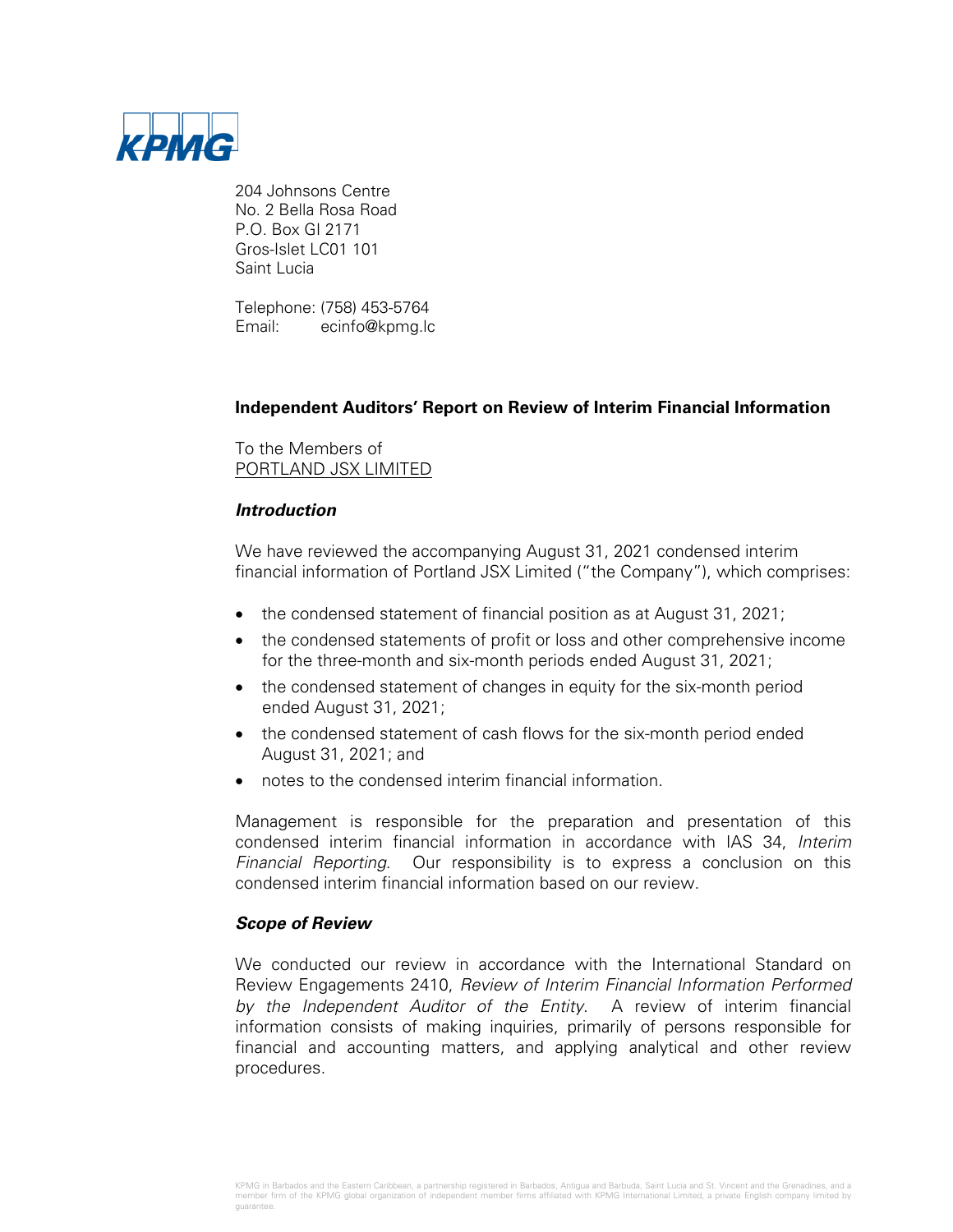

Page 2

## **Independent Auditors' Report on Review of Interim Financial Information (Continued)**

To the Members of PORTLAND JSX LIMITED

## **Scope of Review (continued)**

A review is substantially less in scope than an audit conducted in accordance with International Standards on Auditing and consequently does not enable us to obtain assurance that we would become aware of all significant matters that might be identified in an audit. Accordingly, we do not express an audit opinion.

## **Conclusion**

Based on our review, nothing has come to our attention that causes us to believe that the accompanying August 31, 2021 condensed interim financial information is not prepared, in all material respects, in accordance with IAS 34, Interim Financial Reporting.

SPMG

Chartered Accountants Saint Lucia

October 13, 2021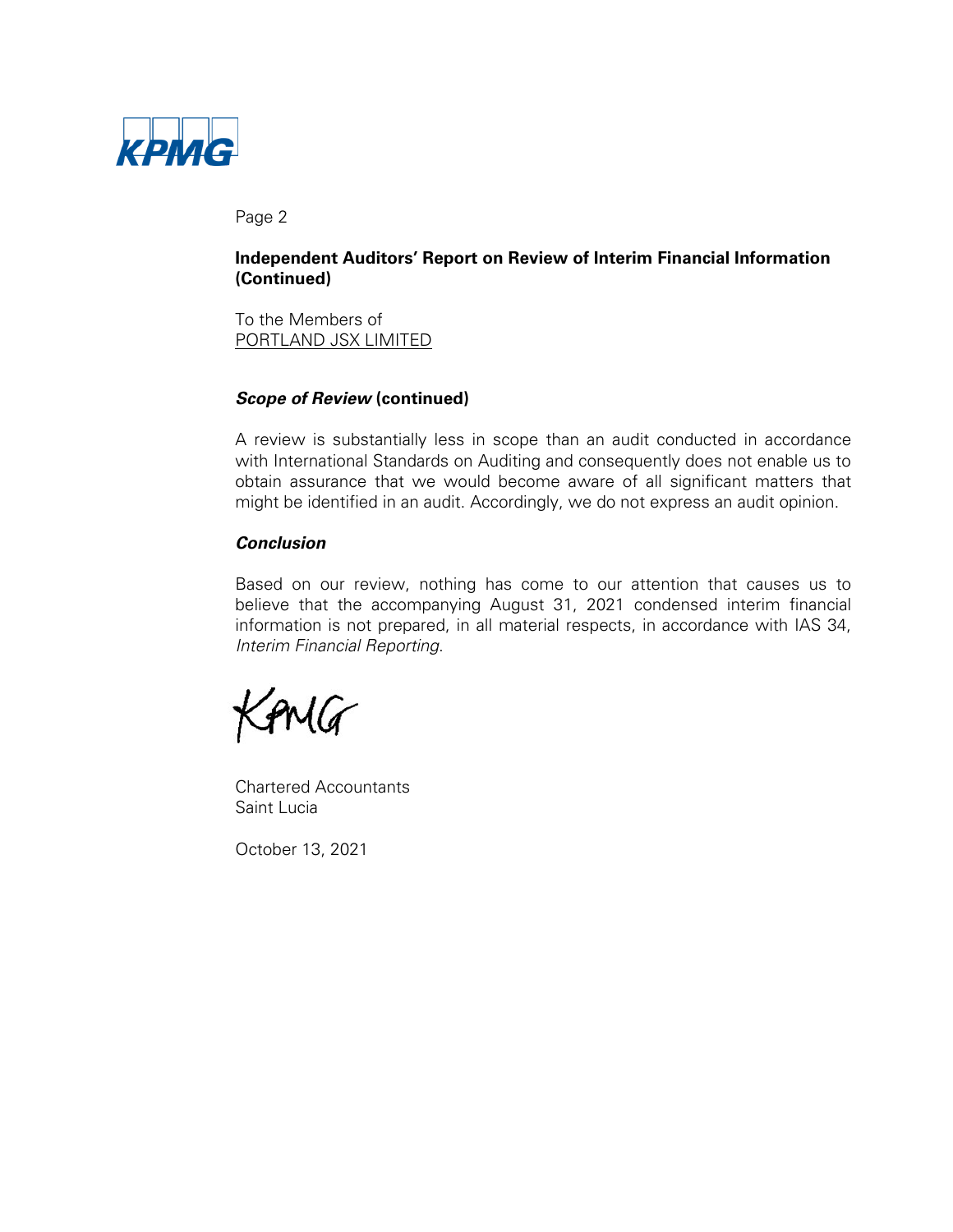Condensed Statement of Financial Position August 31, 2021 *(expressed in United States dollars unless otherwise stated)* 

|                                                                              |              | <b>Unaudited</b> | <b>Audited</b>    |
|------------------------------------------------------------------------------|--------------|------------------|-------------------|
|                                                                              | <b>Notes</b> | August 31, 2021  | February 28, 2021 |
| <b>ASSETS</b>                                                                |              |                  |                   |
| <b>NON-CURRENT ASSETS</b>                                                    |              |                  |                   |
| Financial investment, at fair value through                                  |              |                  |                   |
| profit or loss                                                               | 5            | 35,458,823       | 31,431,233        |
| Financial investment, at fair value through                                  |              |                  |                   |
| other comprehensive income                                                   | 6            | 4,846,078        |                   |
| Debt service reserve account                                                 |              | 158,568          |                   |
|                                                                              |              | 40,463,469       | 31,431,233        |
| <b>CURRENT ASSETS</b>                                                        |              |                  |                   |
| Cash and short-term deposits<br>Securities purchased under resale agreements |              | 1,709<br>265,243 | 1,709<br>83,423   |
| Receivables and prepayments                                                  |              | 37,897           | 38,134            |
|                                                                              |              | 304,849          | 123,457           |
|                                                                              |              |                  |                   |
| <b>Total assets</b>                                                          |              | \$40,768,318     | 31,554,690        |
| <b>LIABILITIES</b>                                                           |              |                  |                   |
| <b>CURRENT LIABILITIES</b>                                                   |              |                  |                   |
| Due to related parties                                                       |              | 22,462           | 208,027           |
| Payables                                                                     |              | 87,259           | 96,923            |
|                                                                              |              | 109,721          | 304,950           |
| <b>NON-CURRENT LIABILITIES</b>                                               |              |                  |                   |
| Redeemable preference shares                                                 | 7            | 4,846,078        |                   |
| Bond payable                                                                 | 8            | 3,964,200        | 3,447,080         |
|                                                                              |              | 8,810,278        | 3,447,080         |
| <b>Total liabilities</b>                                                     |              | 8,919,999        | 3,752,030         |
| <b>EQUITY</b>                                                                |              |                  |                   |
| Share capital                                                                |              | 25,682,953       | 25,682,953        |
| Retained earnings                                                            |              | 6,165,366        | 2,119,707         |
| <b>Total equity</b>                                                          |              | 31,848,319       | 27,802,660        |
| <b>Total liabilities and equity</b>                                          |              | \$40,768,318     | 31,554,690        |

The condensed interim financial information on pages 3 to 13 was approved for issue by the Board of Directors on October 13, 2021 and signed on its behalf by:

 Chairman Douglas Hewson

Director

Patricia Francis

The accompanying notes form an integral part of the condensed interim financial information.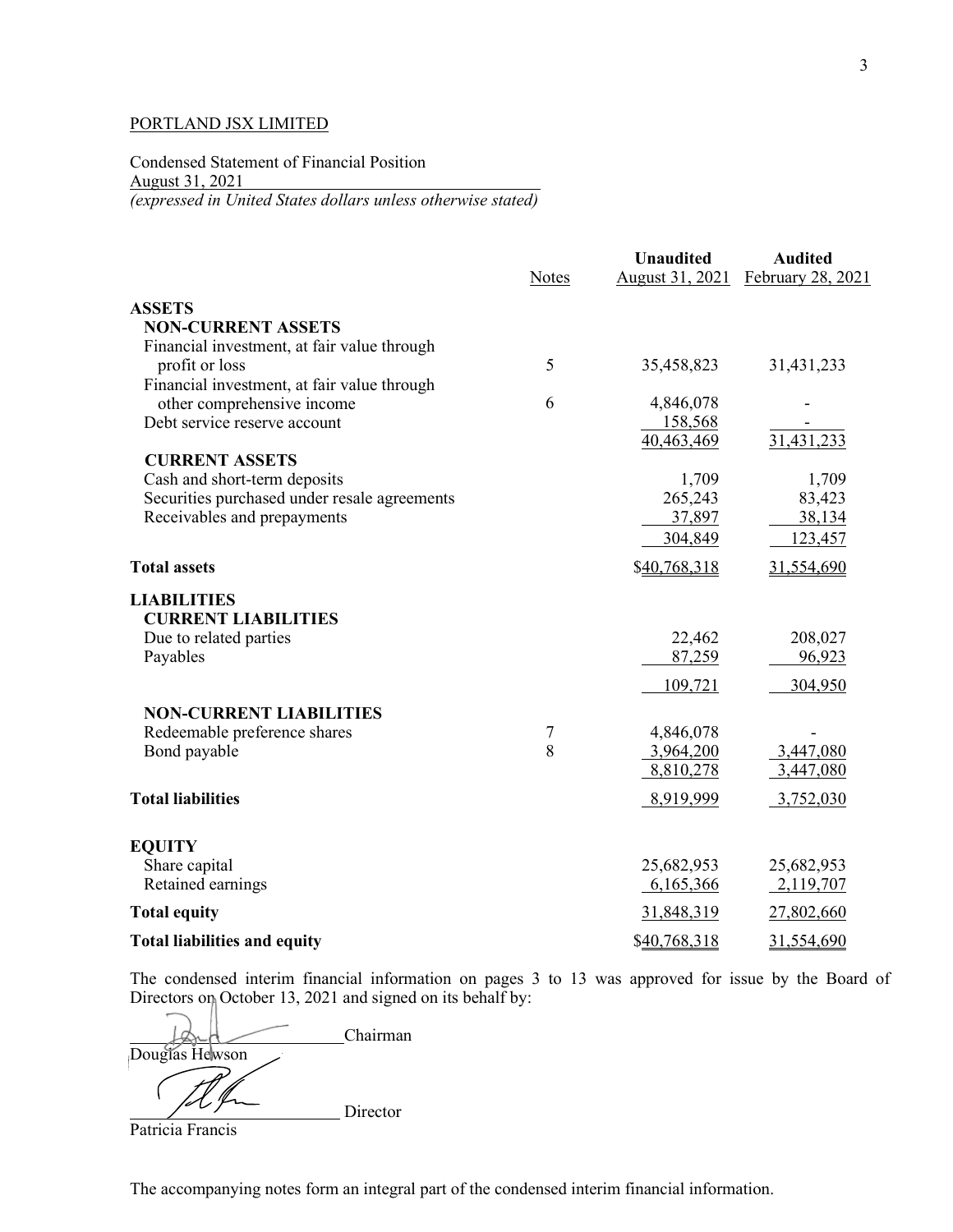# Condensed Statement of Profit or Loss and Other Comprehensive Income Six months ended August 31, 2021

*(expressed in United States dollars unless otherwise stated)*

|      |                                           | <b>Unaudited</b>  |                                                        |                    |  |
|------|-------------------------------------------|-------------------|--------------------------------------------------------|--------------------|--|
|      |                                           |                   | Six months ended                                       |                    |  |
| Note |                                           |                   |                                                        | August 31          |  |
|      | 2021                                      | 2020              | 2021                                                   | 2020               |  |
|      |                                           |                   |                                                        |                    |  |
|      |                                           |                   |                                                        |                    |  |
|      | 488                                       | 1,243             | 901                                                    | 2,429              |  |
|      |                                           |                   |                                                        |                    |  |
|      |                                           |                   |                                                        |                    |  |
|      | 3,904,363                                 | (182, 450)        | 4,655,046                                              | (1,508,448)        |  |
|      | 3,904,851                                 | (181,207)         | 4,655,947                                              | (1,506,019)        |  |
|      |                                           |                   |                                                        | 270,762            |  |
|      |                                           |                   |                                                        | 174,278)           |  |
|      | 187,844)                                  | (139,509)         | 445,445)                                               | 297,445)           |  |
|      |                                           |                   |                                                        |                    |  |
|      | \$3,691,061                               | (303, 366)        | 4,045,659                                              | (1,706,980)        |  |
| 9    | 1.19                                      | $(0.10)$ ¢        | S<br>1.30                                              | $(0.55)$ ¢         |  |
|      | Profit/(loss) for the period, being total | 56,366<br>82,312) | Three months ended<br>August 31<br>107,005<br>(89,655) | 13,302<br>178,145) |  |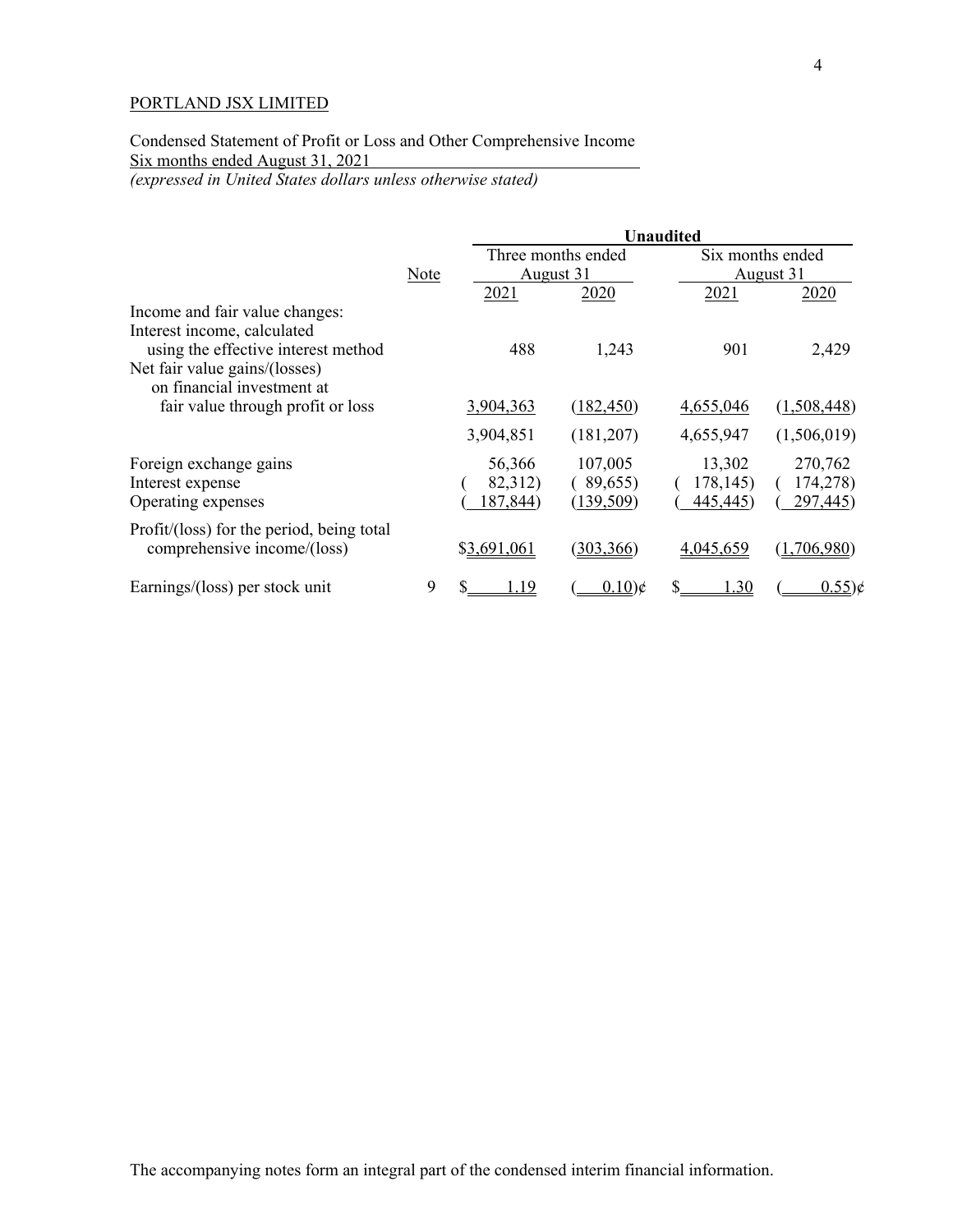Condensed Statement of Changes in Equity Six months ended August 31, 2021 *(expressed in United States dollars unless otherwise stated)*

|                                                                     | Unaudited                       |                   |            |
|---------------------------------------------------------------------|---------------------------------|-------------------|------------|
|                                                                     | (Accumulated deficit)/<br>Share |                   |            |
|                                                                     | capital                         | Retained earnings | Total      |
| Balances at February 29, 2020<br>Loss for the period, being total   | 25,682,953                      | 3,716             | 25,686,669 |
| comprehensive loss                                                  |                                 | (1,706,980)       | 1,706,980  |
| Balances at August 31, 2020                                         | \$25,682,953                    | (1,703,264)       | 23,979,689 |
| Balances at February 28, 2021<br>Profit for the period, being total | 25,682,953                      | 2,119,707         | 27,802,660 |
| comprehensive income                                                |                                 | 4,045,659         | 4,045,659  |
| Balances at August 31, 2021                                         | \$25,682,953                    | 6,165,366         | 31,848,319 |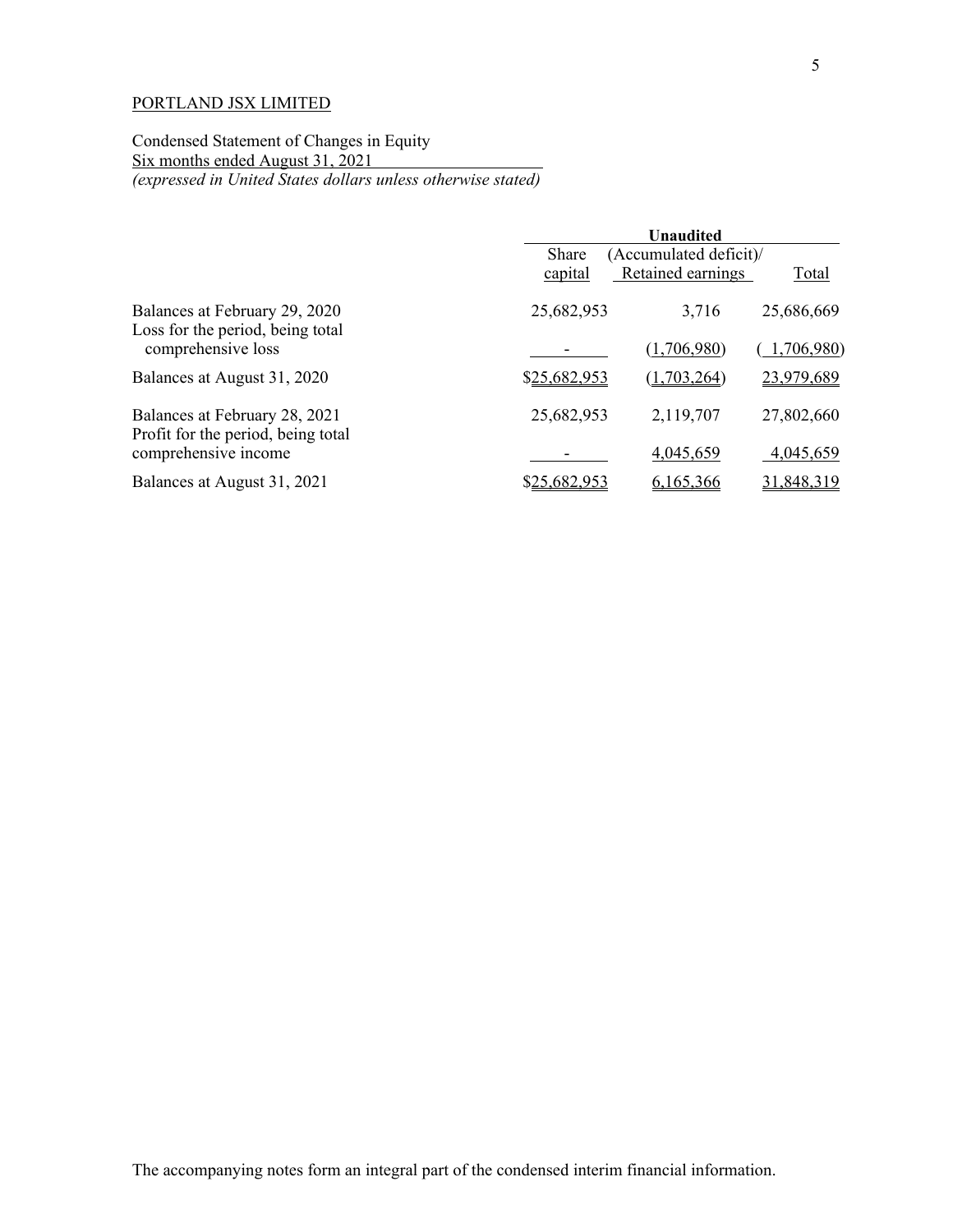Condensed Statement of Cash Flows Six months ended August 31, 2021 *(expressed in United States dollars unless otherwise stated)*

|                                                                    | <b>Unaudited</b> |                            |
|--------------------------------------------------------------------|------------------|----------------------------|
|                                                                    |                  | Six months ended August 31 |
|                                                                    | 2021             | 2020                       |
| <b>Cash flows from operating activities</b>                        |                  |                            |
| Profit/(loss) for the period                                       | 4,045,659        | (1,706,980)                |
| Adjustments for:                                                   |                  |                            |
| Net fair value (gains)/losses on financial investment,             |                  |                            |
| at fair value through profit or loss                               | (4,655,046)      | 1,508,448                  |
| Interest income                                                    | 901)             | 2,429)                     |
| Foreign exchange gains                                             | 13,302)          | 270,762)                   |
| Interest expense                                                   | <u>178,145</u>   | 174,278                    |
|                                                                    | 445,445)         | 297,445)                   |
| Changes in current assets and liabilities:                         |                  |                            |
| Receivables and prepayments                                        | 181              | 2,848                      |
| Other financial liabilities                                        | 185,565)         | 70,158                     |
| Payables                                                           | 16,949           | 21,749                     |
|                                                                    | (613,880)        | 246,188)                   |
| Cash used in operations                                            |                  |                            |
| Interest received                                                  | 1,150            | 2,428                      |
| Interest paid                                                      | 204,760)         | 171,160                    |
| Net cash used in operating activities                              | 817,490)         | 414,920                    |
|                                                                    |                  |                            |
| <b>Cash flows from investing activities</b>                        |                  |                            |
| Financial investment, at fair value                                | 627,465          | 83,383)                    |
| through profit or loss, net<br>Financial investment, at fair value |                  | (                          |
| through other comprehensive income, net                            | (4,846,078)      |                            |
| Debt service reserve account                                       | 158,568)         |                            |
| Securities purchased under resale agreements, net                  | <u>181,820</u> ) | 22,493)                    |
|                                                                    |                  |                            |
| Net cash used in investing activities                              | (4,559,001)      | 105,876)                   |
| <b>Cash flows from financing activity</b>                          |                  |                            |
| Proceeds from bond payable, net                                    | 530,422          | 385,736                    |
| Redeemable preference shares, net                                  | 4,846,078        |                            |
| Net cash provided by financing activities                          | 5,376,500        | 385,736                    |
| Net increase/(decrease) in cash and cash equivalents               | 9                | 135,060)                   |
| Cash and cash equivalents at beginning of period                   | 1,700            | 136,760                    |
|                                                                    |                  |                            |
| Cash and cash equivalents at end of period                         | \$<br>1,709      | 1,700                      |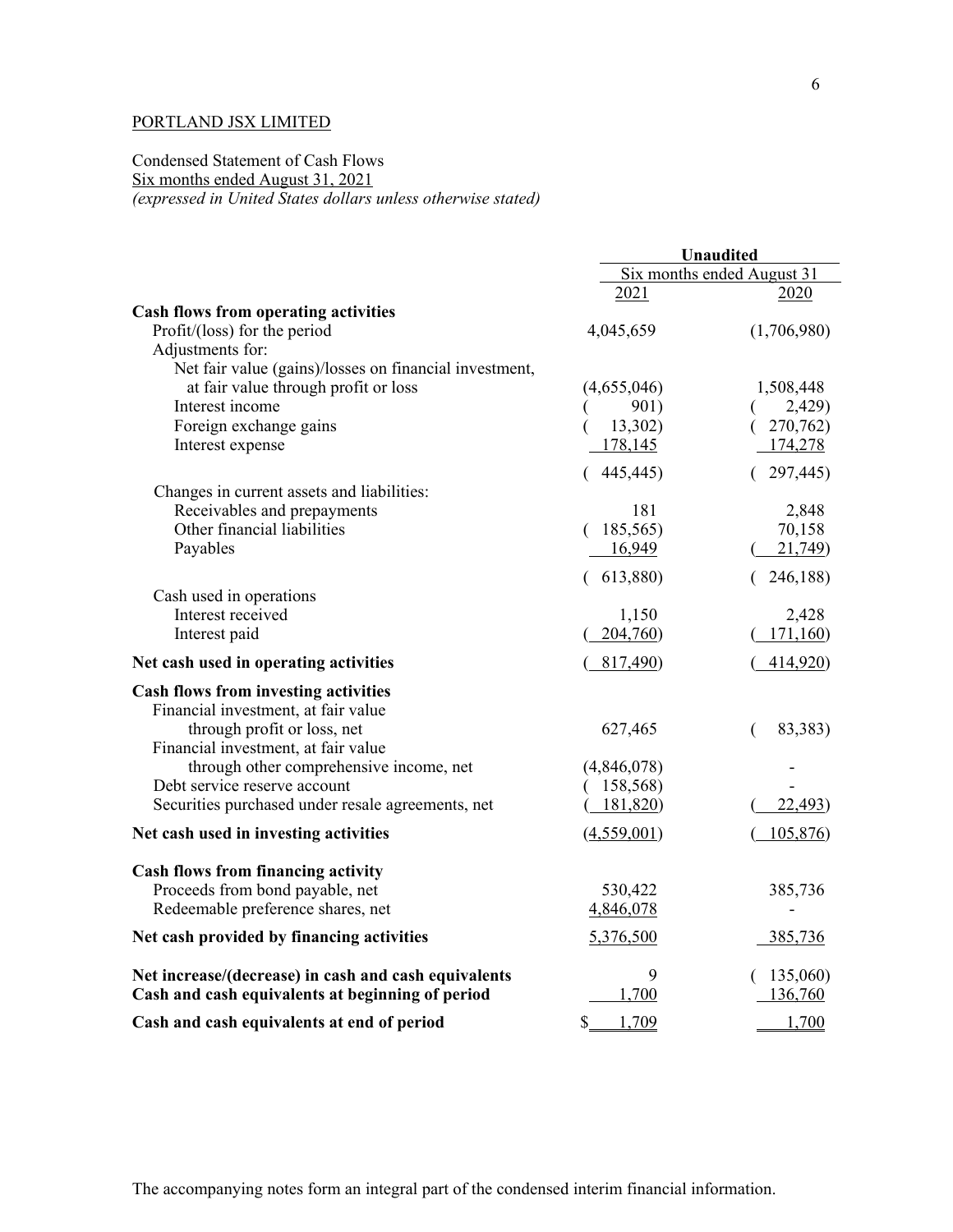Notes to the Condensed Interim Financial Information Six-month period ended August 31, 2021 *(expressed in United States dollars unless otherwise stated)*

#### 1. The Company

Portland JSX Limited ("PJX" or "the Company") was incorporated in Saint Lucia on September 15, 2015 as an International Business Company ("IBC") with IBC number 2015-00335, and commenced operations on October 1, 2015. The registered office of the Company is located at the offices of McNamara Corporate Services Inc., 20 Micoud Street, Castries, Saint Lucia. The primary business of the Company is that of a Limited Partner in Portland Caribbean Fund II (the Fund). The Fund has an upfront five year commitment period to make investments within a term of 10 years, ending July 2024, with the possibility of two additional consecutive one-year terms.

PJX is an equity investment vehicle through which Jamaican pension plans, as well as other eligible investors, invest to gain access indirectly to quality investments in the Latin American & Caribbean (LAC) region. The Company is listed on the Jamaica Stock Exchange.

Portland Private Equity II, Ltd., a Barbados exempted limited company (the "Barbados Management Company") and PPEC Inc., a Canadian company (the "Canadian Management Company" and together with the Barbados Management Company, "Management Companies" or "Managers") are responsible for managing the assets of the Fund, including investigating, analysing, structuring and negotiating potential portfolio investments and monitoring the performance of portfolio investments.

#### Portland JSX Limited and the Partnership

Under the Partnership Agreement, distributions and allocations to the partners and management fees are dealt with in the following manner:

- (1) Distributions and allocations:
	- (a) income, gains, losses, deductions and credits arising in connection with Short-Term Investments, are allocated in proportion to their relative Capital Contributions, and;
	- (b) Distributions of Disposition Proceeds and Other Portfolio Income received in respect of any Portfolio Investment shall initially be apportioned among the Participating Partners based on their respective Capital Contributions attributable to such Investment. The amount apportioned to the General Partner pursuant to the preceding sentence shall be distributed to the General Partner. The remaining amount apportioned to each Limited Partner that is a Participating Partner shall be further apportioned between (i) such Limited Partner on the one hand and (ii) the General Partner on the other hand and, except as otherwise provided in the Agreement, in the following amounts and order of priority:
		- (i) first, 100% to such Limited Partner, until such Limited Partner has received total distributions equal to its total Capital Contributions to the Partnership.
		- (ii) second, 100% to such Limited Partner until such Limited Partner has received total cumulative distributions equal to a preferred return of 8% per annum, compounded annually, on all amounts distributed in accordance with paragraph (i) not previously made to such Limited Partner.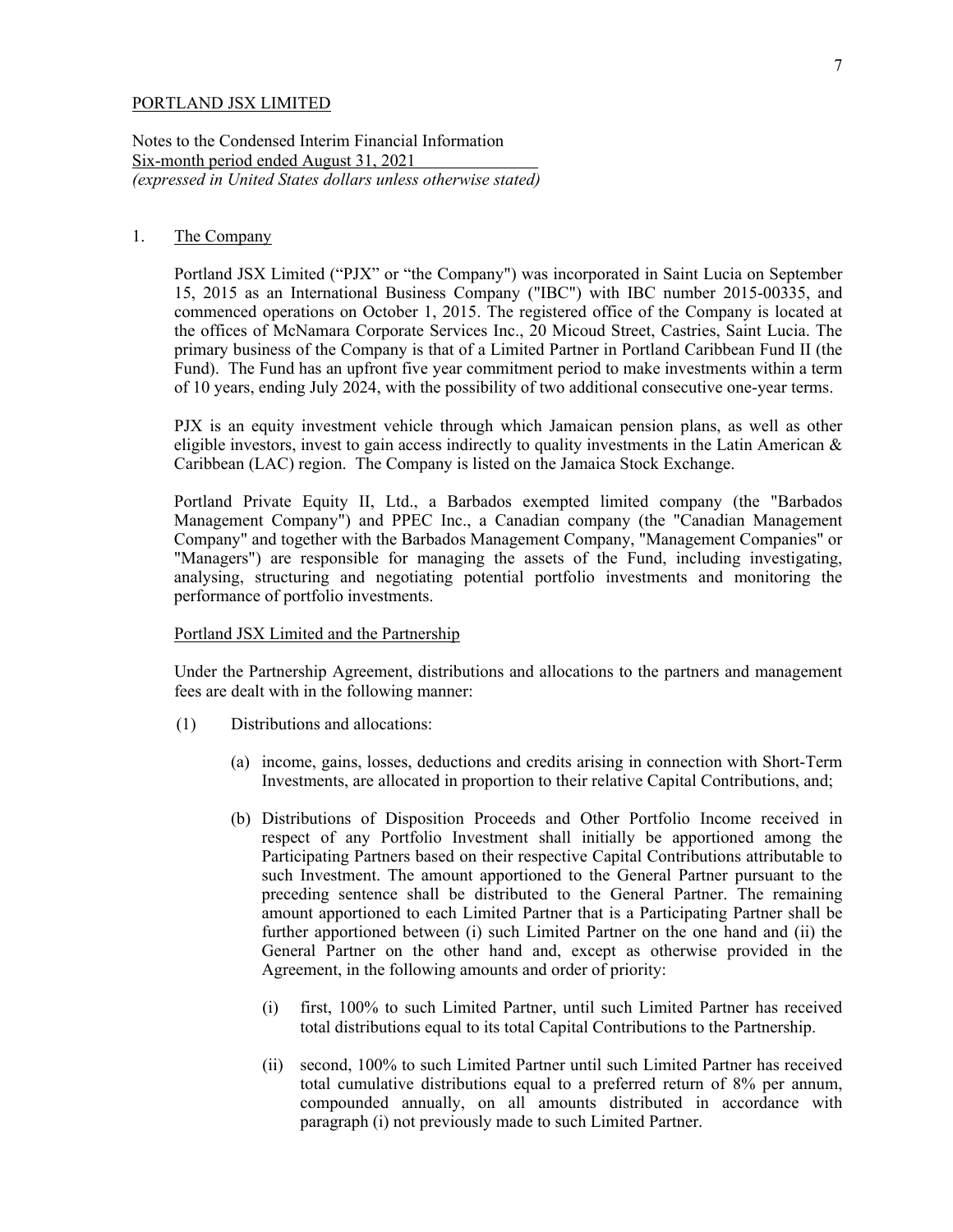Notes to the Condensed Interim Financial Information Six-month period ended August 31, 2021 *(expressed in United States dollars unless otherwise stated)*

#### 1. The Company (continued)

Portland JSX Limited and the Partnership (continued)

- (1) Distributions and allocations (continued):
	- (b) (continued)
		- (iii) third, 100% to the General Partner until cumulative distributions to the General Partner equals 20% of the aggregate amount of the distributions made under paragraph (ii) and this paragraph.
		- (iv) thereafter, 20% to the General Partner and 80% to such Limited Partner.
- (2) Management fees and other charges:

Management fees are computed at 2% of Limited Partners' commitments. The Management fee will be reduced to 1.75% of unreturned invested capital beginning on the earlier of the end of the commitment period and the date on which a successor fund begins to prepay management fees.

Each Limited Partner is required to bear its portion of management fees and all other partnership fees and expenses, including organisational expenses from the partnership commencement date based on its pro rata share of capital commitments.

In admitting additional Limited Partners or accepting additional Capital Contributions or Capital Commitments from existing Partners, each Limited Partner is treated as having been a party to the Agreement, and each increased Capital Commitment is treated as having been made, as of the Partnership Commencement Date.

#### 2. Impact of Covid-19

The World Health Organisation declared the novel Coronavirus (COVID-19) outbreak a pandemic on March 11, 2020. The pandemic and the measures to control its human impact have resulted in disruptions to economic activity, business operations and asset prices, which have negatively impacted the fair value of the underlying investments of Portland Caribbean Fund II (The Fund) and consequently the Company's investment in the Fund.

The full impact of the pandemic will depend on factors such as (i) the duration and spread of the outbreak, (ii) the restrictions and advisories from Governments, (iii) the effects of the financial markets, and (iv) the overall effects of the economies related to the Fund's underlying investments, all of which are highly uncertain.

At the date of approving the condensed interim financial information, management does not believe that the Covid-19 pandemic will affect the Company's ability to continue as a going concern.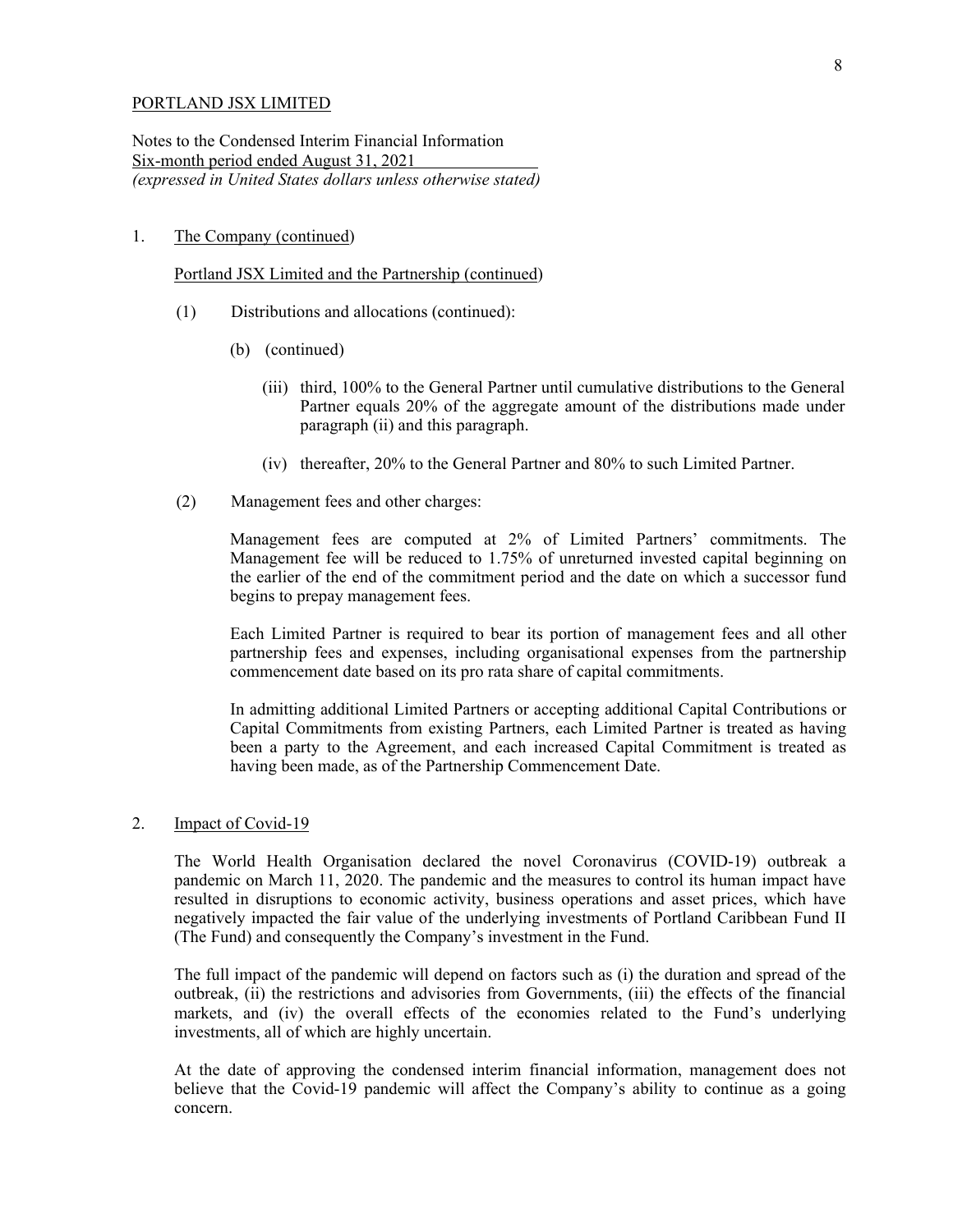Notes to the Condensed Interim Financial Information Six-month period ended August 31, 2021 *(expressed in United States dollars unless otherwise stated)*

- 3. Statement of compliance, basis of preparation and summary of significant accounting policies
	- (a) Basis of preparation
		- (i) Statement of compliance

The interim financial information is prepared in accordance with IAS 34 *Interim Financial Reporting.* It does not include all the information required for a complete set of general purpose financial statements prepared in accordance with International Financial Reporting Standards.

The accounting policies applied in these interim financial statements are the same as those applied in the Company's audited financial statements, as at and for the year ended February 28, 2021. Selected notes are included to explain events and transactions that are significant to an understanding of changes in the Company's financial position and results of operations since the date of those audited financial statements.

(ii) Basis of measurement

The financial information has been prepared on the historical cost basis, modified for the revaluation of financial investment at fair value through profit or loss.

(iii) Use of estimates and judgments

The preparation of financial statements in conformity with IFRS requires the use of certain critical accounting estimates. It also requires management to exercise its judgement in the process of applying the Company's accounting policies.

The areas involving a higher degree of judgment or complexity, or areas where assumptions and estimation uncertainties are significant to the condensed financial statements, are disclosed in note 4.

(iv) Functional and presentation currency

Except where indicated to be otherwise, the condensed interim financial information is presented in United States dollars, which is the Company's functional currency.

(b) Taxation

The Company is subject to tax at 1% of its taxable income in Saint Lucia. Taxation on the profit or loss for the period comprises current and deferred taxes. Current and deferred taxes are recognised in profit or loss.

(i) Current taxation

Current tax charge is based on the taxable profit or loss for the period, which differs from the profit or loss before tax reported because it excludes items that are taxable or deductible in other periods, and items that are never taxable or deductible. The current tax is calculated at the tax rate that has been enacted at the reporting date.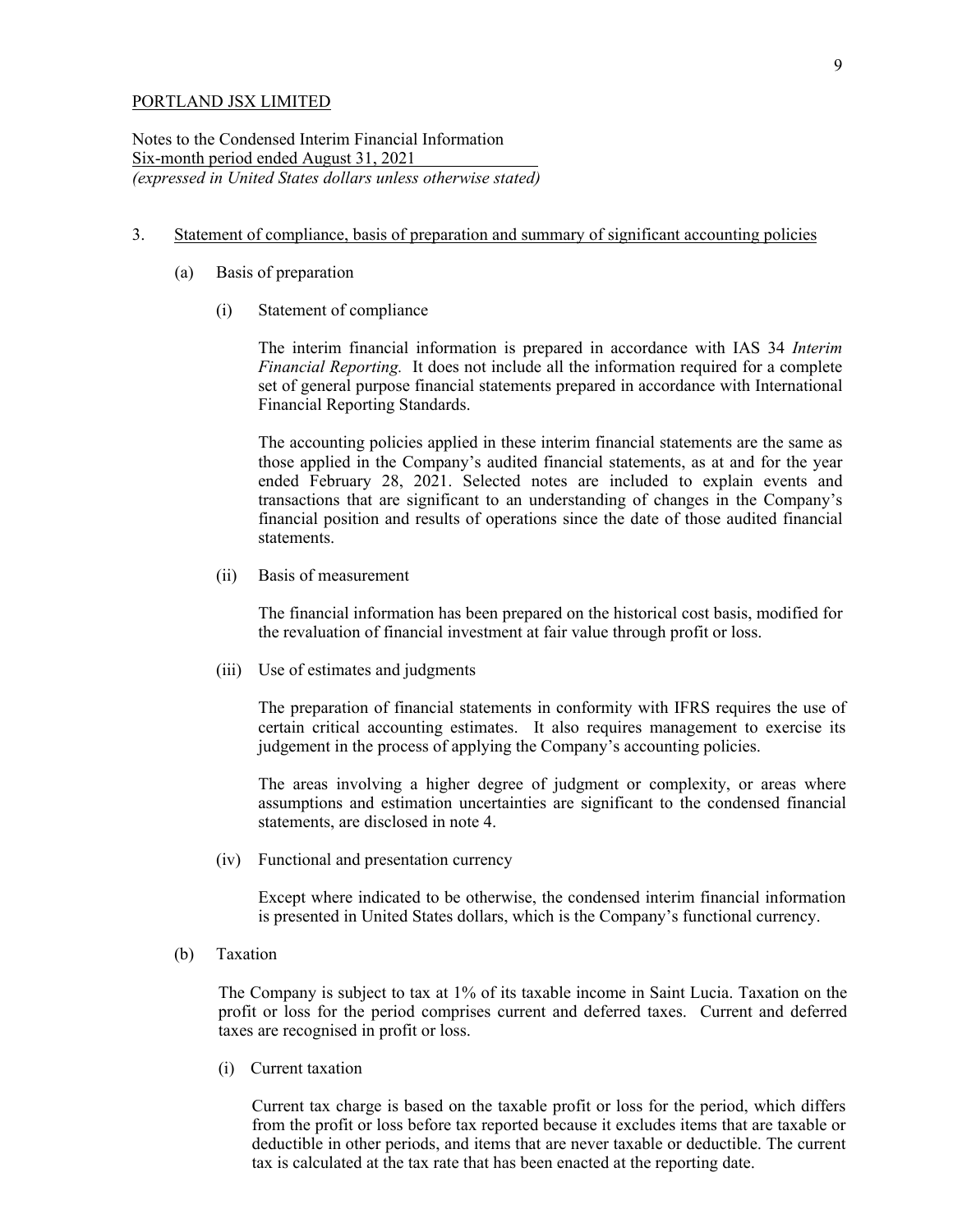Notes to the Condensed Interim Financial Information Six-month period ended August 31, 2021 *(expressed in United States dollars unless otherwise stated)*

- 3. Statement of compliance, basis of preparation and summary of significant accounting policies (continued)
	- (b) Taxation (continued)
		- (ii) Deferred tax

Deferred tax liabilities are recognised for temporary differences between the carrying amounts of assets and liabilities and their amounts as measured for tax purposes, which will result in taxable amounts in future periods. Deferred tax assets are recognised for temporary differences which will result in deductible amounts in future periods, but only to the extent it is probable that sufficient taxable profits will be available against which these differences can be utilised. Deferred tax assets are reviewed at each reporting date to determine whether it is probable that the related tax benefit will be realised.

(c) Net gain from financial assets classified as at fair value through profit or loss

Net gain from financial instruments classified as at fair value through profit or loss includes all realised and unrealised fair value changes but excludes interest, and distributions of partnership income. Realised gains and losses are calculated using the specific identification method.

#### 4. Critical accounting estimates and judgements in applying accounting policies

The Company makes estimates and assumptions that could affect the reported amounts of assets and liabilities within the next financial year. Estimates and judgments are continually evaluated and are based on historical experience and other factors, including expectations of future events that are believed to be reasonable under the circumstances.

The fair value of the Company's unquoted investment in Portland Caribbean Fund II ('the Fund') is based on the fair values of the Fund's underlying investments, which include common equity securities and corporate debt. The fair value of such underlying investments uses valuation models that employ significant unobservable inputs for investments that are traded infrequently or not at all. These unobservable inputs require a higher degree of management judgment and estimation in determining the fair value.

Management judgement and estimation are usually required for the selection of the appropriate valuation model to be used, determination of expected future cash flows from the financial instrument being valued, determination of expected volatilities and correlations, and selection of appropriate discount rates. Consequently, the use of different assumptions and inputs could yield materially different results in the fair value of the Company's investment in the Fund from those reflected in the statement of financial position.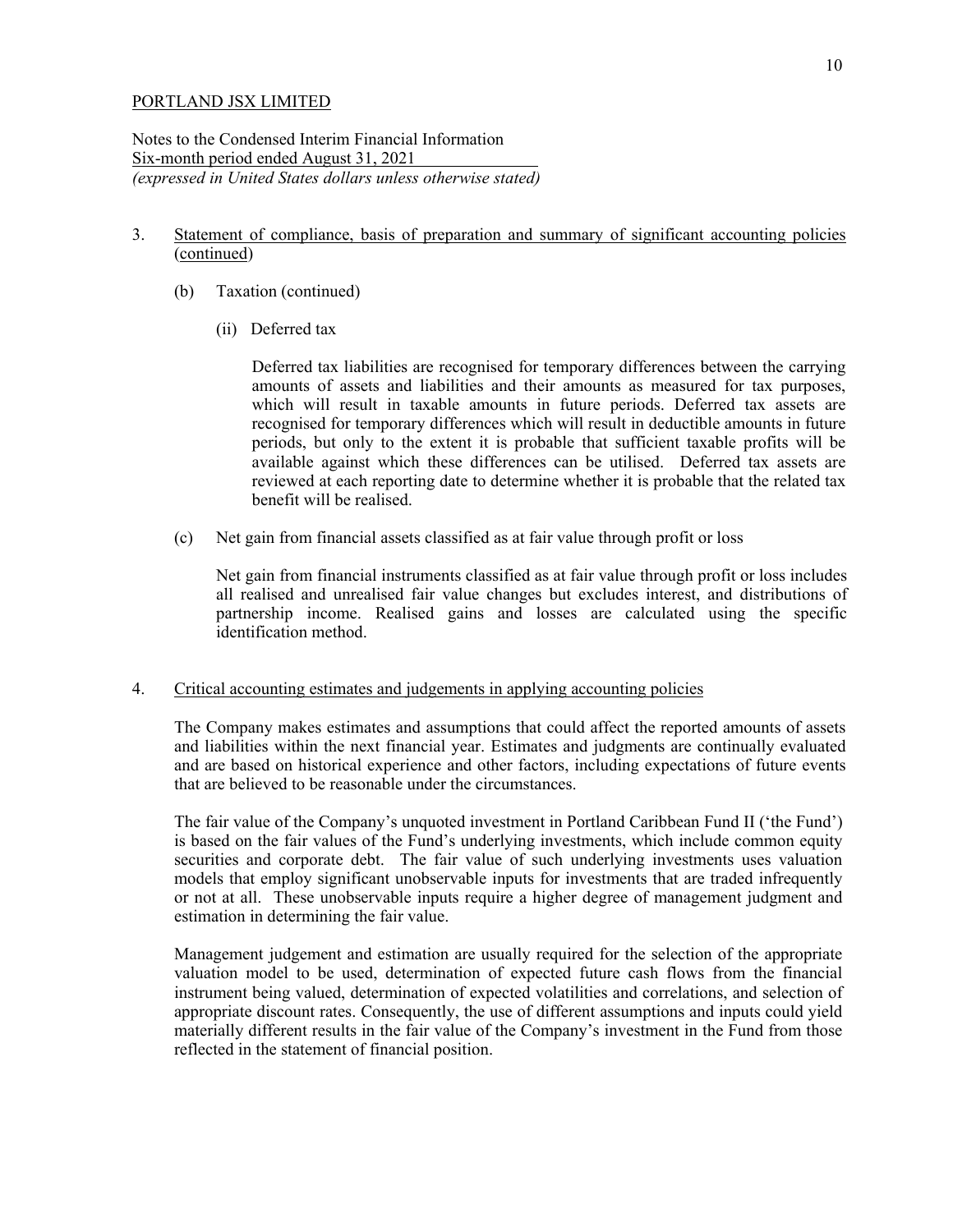Notes to the Condensed Interim Financial Information Six-month period ended August 31, 2021 *(expressed in United States dollars unless otherwise stated)*

#### 5. Financial investment, at fair value through profit or loss

This represents an unquoted equity investment in the Fund. The Fund is managed by Portland Private Equity II, Limited and its principal activity is to make private equity and related investments in companies or other entities located principally in certain member and associate member states of CARICOM, certain Development Assistance Committee Countries and certain Cotonou Agreement Countries, (the "Target Region"), which excludes Cuba, Mexico and Venezuela. The Fund will also make investments in businesses, the securities of which have no established market and may be restricted with respect to transfer, with the principal objective of appreciation of invested capital.

#### 6. Financial investment, at fair value through other comprehensive income

This represents cumulative convertible preference shares held in Outsourcing Management Limited ('OML) – itelBPO (the "OML Preference Shares") that were issued at US\$1 per share. ItelBPO is a Business Process company providing voice and non-voice (digital) contact services, as well as high-value customer experience management. Dividend is payable at 5% per annum semi-annually and mature within five years. Subject to certain conditions being met, the preference shares are convertible to Series B ordinary shares at the earlier of three years or the investee attaining an agreed upon pre-money valuation, based on an agreed upon multiple and trailing EBITDA.

#### 7. Redeemable preference shares

On August 16, 2021, the Company issued US\$5,000,000 (J\$771,435,000) redeemable preference shares, the proceeds from which was used to invest in cumulative convertible preference shares of a Portland Caribbean Fund II portfolio company, Outsourcing Management Limited – itelBPO (the "OML Preference Shares"). Dividends of 4% per annum are payable semi-annually, which mature within five years. The Company's maximum debt to equity should not exceed 3.0x.

All equity associated with the investment in OML Preference Shares (Note 6) is attributable strictly to the Equity Linked preference shares and should not impact any other shareholders in the Company. This instrument has been structured to preclude recourse against any other assets of the Company, and therefore, equity of any other shareholders. All gains and losses on this investment will be applied against the preference share account without recourse to any other shareholders of the Company.

8. Bond payable

On April 16, 2021, the Company entered into a bond purchase agreement (five-year term) with JCSD Trustee Services Limited for J\$600,000,000 (US\$3,964,200) to refinance the loan with Victoria Mutual Investments Limited (J\$520,000,000). The bond bears interest at a fixed rate of 8% per annum, payable on a quarterly basis. The principal sum (plus any accrued interest) is repayable by way of a lump sum payment at the end of the term.

As at August 31, 2021, the loan principal amount outstanding amounted to J\$600,000,000 (US\$3,964,200).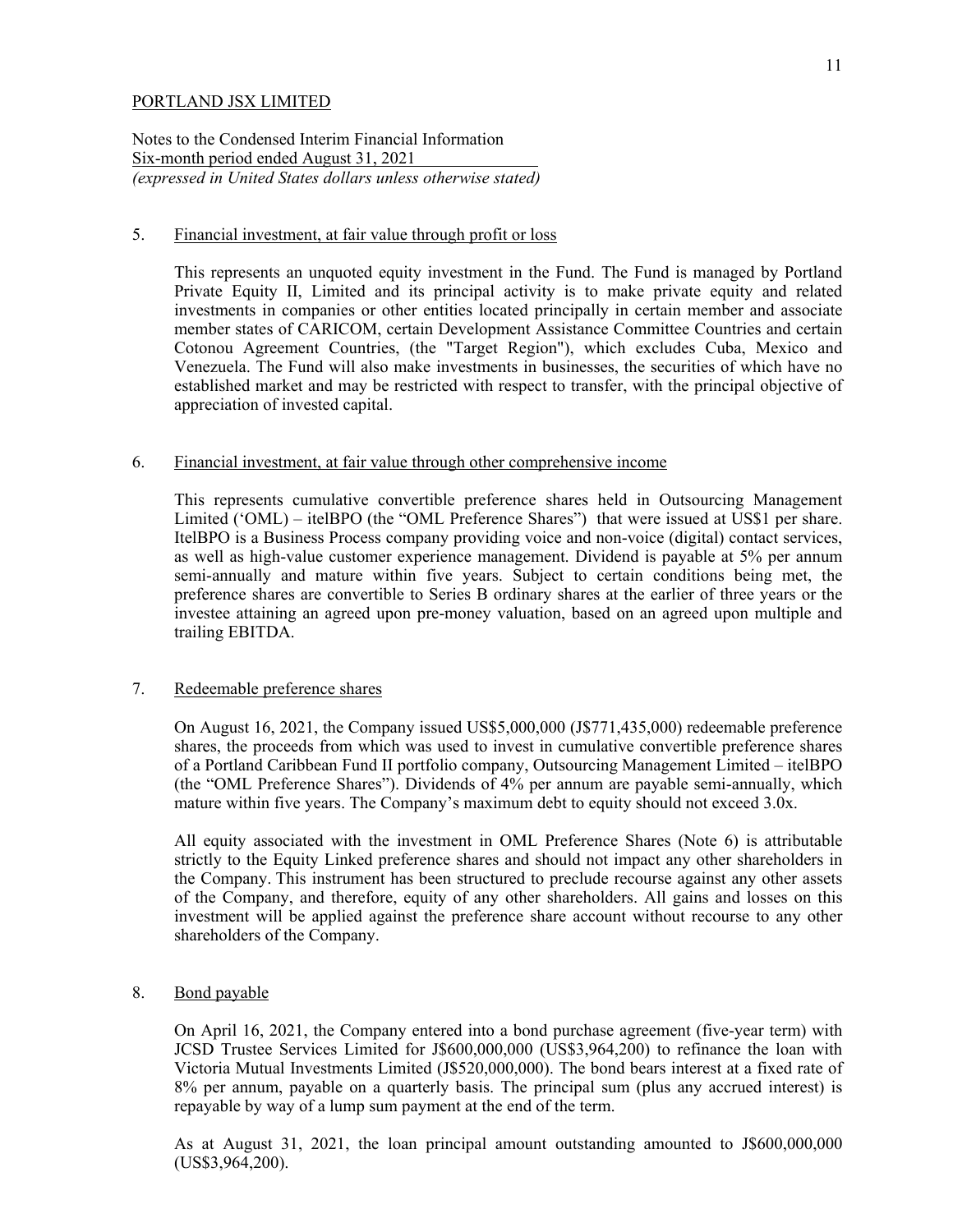Notes to the Condensed Interim Financial Information Six-month period ended August 31, 2021 *(expressed in United States dollars unless otherwise stated)*

#### 9. Earnings/(loss) per stock unit

Earnings/(loss) per stock unit is calculated by dividing the profit/(loss) for the period by the weighted average number of ordinary shares in issue for the period of 309,968,261 (2020: 309,968,261).

#### 10. Capital management

The Company has made capital commitments to the Fund which obligates the Company to remit funds, cumulatively not to exceed the amount of the capital commitment, upon receipt of capital call notices.

The Company may co-invest with the Fund in equity or debt securities of private companies located in the Caribbean and Latin America. The Company is permitted to participate in coinvestments on a no fee/ no carry basis up to the amount of its capital commitment and thereafter on a negotiated basis.

In addition, the Company may borrow up to 25% of its total assets after giving effect to the borrowing.

#### 11. Fair value of financial instruments

Fair value is the price that would be received to sell an asset or paid to transfer a liability in an orderly transaction at the measurement date. Market price is used to determine fair value where an active market exists, as it is the best evidence of the fair value of a financial instrument.

For financial instruments which have no market prices, the fair value has been estimated using present value or other estimation and valuation techniques based on market conditions existing at the reporting date.

The Company measures fair value using the following fair value hierarchy, which reflects the significance of the inputs used in making the measurements.

- Level 1: Inputs that are quoted market prices (unadjusted) in active markets for identical instruments.
- Level 2: Inputs other than quoted prices included within Level 1 that are observable either directly (i.e., as prices) or indirectly (i.e., derived from prices). This category includes instruments valued using quoted market prices in active markets that are considered less than active or other valuation techniques in which all significant inputs are directly or indirectly observable from market data.
- Level 3: Inputs that are unobservable. This category includes all instruments for which the valuation technique includes inputs not based on observable data and those inputs have a significant effect on the instruments' valuation. This category includes instruments that are valued based on prices for similar instruments for which significant adjustments or assumptions are made to reflect differences between the instruments.

The values derived from applying these techniques are significantly affected by the underlying assumptions used concerning both the amounts and timing of future cash flows and the discount rates. The valuation of investments at fair value through profit or loss is as described in note 4.

Accounting classifications and fair values:

The Company's investment in unquoted investments measured at fair value is classified at level 3 of the fair value hierarchy and there were no transfers between levels in the period.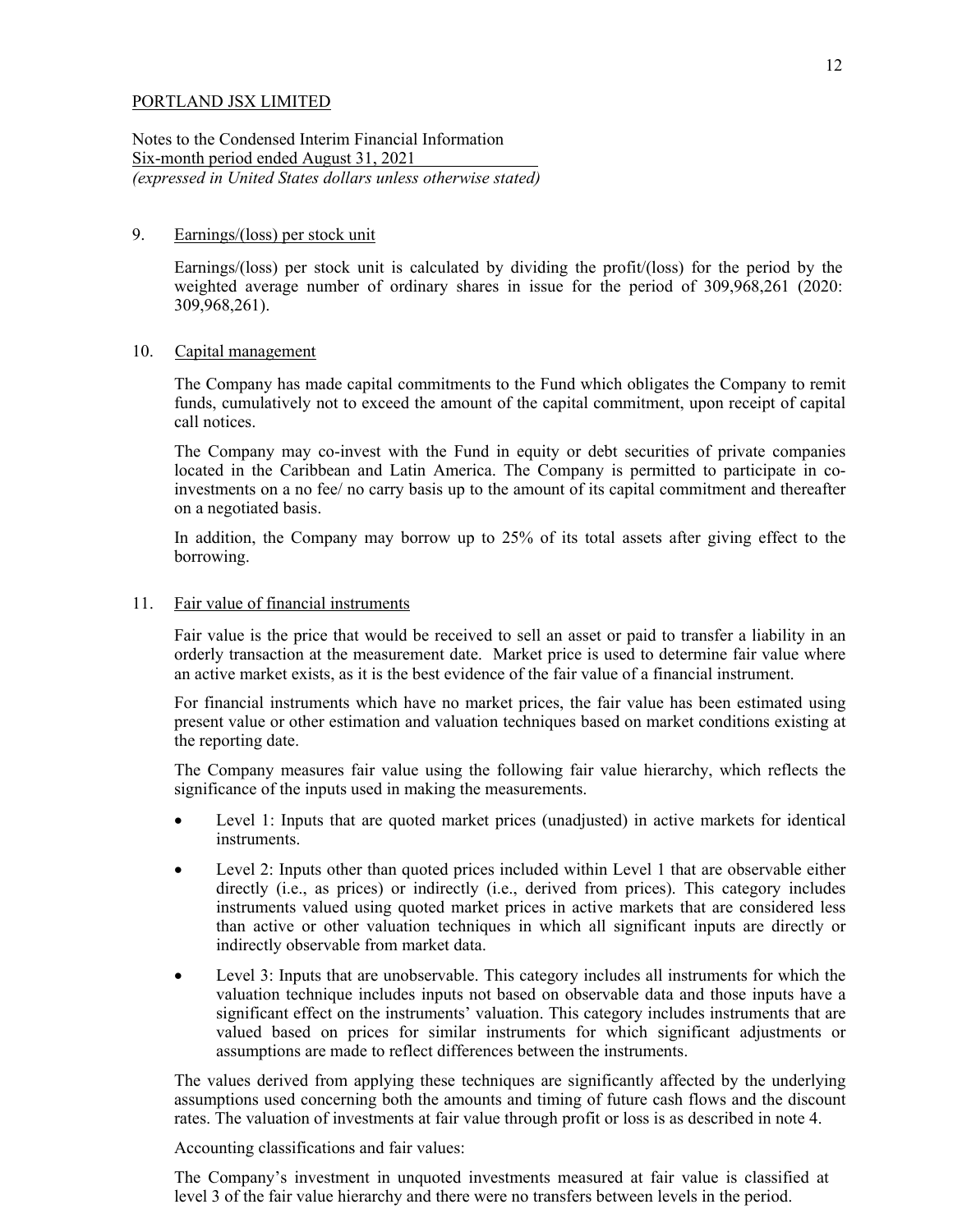Notes to the Condensed Interim Financial Information Six-month period ended August 31, 2021 *(expressed in United States dollars unless otherwise stated)*

#### 11. Fair value of financial instruments (continued)

The following table shows the valuation techniques used in measuring the fair value of the Fund's unquoted investments, as well as the significant unobservable inputs used.

| <b>Valuation techniques</b>                                                | <b>Significant</b><br>unobservable<br>inputs                                                                                     | <b>Inter-relationship between</b><br>key unobservable inputs and<br>fair value measurement                                                                                             |  |
|----------------------------------------------------------------------------|----------------------------------------------------------------------------------------------------------------------------------|----------------------------------------------------------------------------------------------------------------------------------------------------------------------------------------|--|
| in<br>Investment<br>unquoted<br>partnership<br>Market comparable companies | Adjusted<br>$\bullet$<br><b>EBITDA</b><br>multiple range of<br>4.90-10.90 times<br>$5\%$ -15% liquidity<br>$\bullet$<br>discount | The estimated fair value would<br>increase/(decrease) if:<br>Adjusted EBITDA<br>$\bullet$<br>was<br>higher/(lower)<br>The liquidity discount was<br>$\bullet$<br>(higher)/lower        |  |
| Loan to investee<br>Recoverable<br>value<br>of<br>loan<br>amount           | Estimated cash<br>$\bullet$<br>flows from loan<br>Risk-adjusted<br>$\bullet$<br>discount rate                                    | The estimated fair value would<br>increase/(decrease) if:<br>Estimated cash flows<br>$\bullet$<br>increased/(decreased)<br>Market interest rates<br>$\bullet$<br>(increased)/decreased |  |

Cash and short-term deposits, securities purchased under resale agreements and receivables are classified at amortised cost. The fair values of these financial assets approximate their carrying values due to their short-term nature.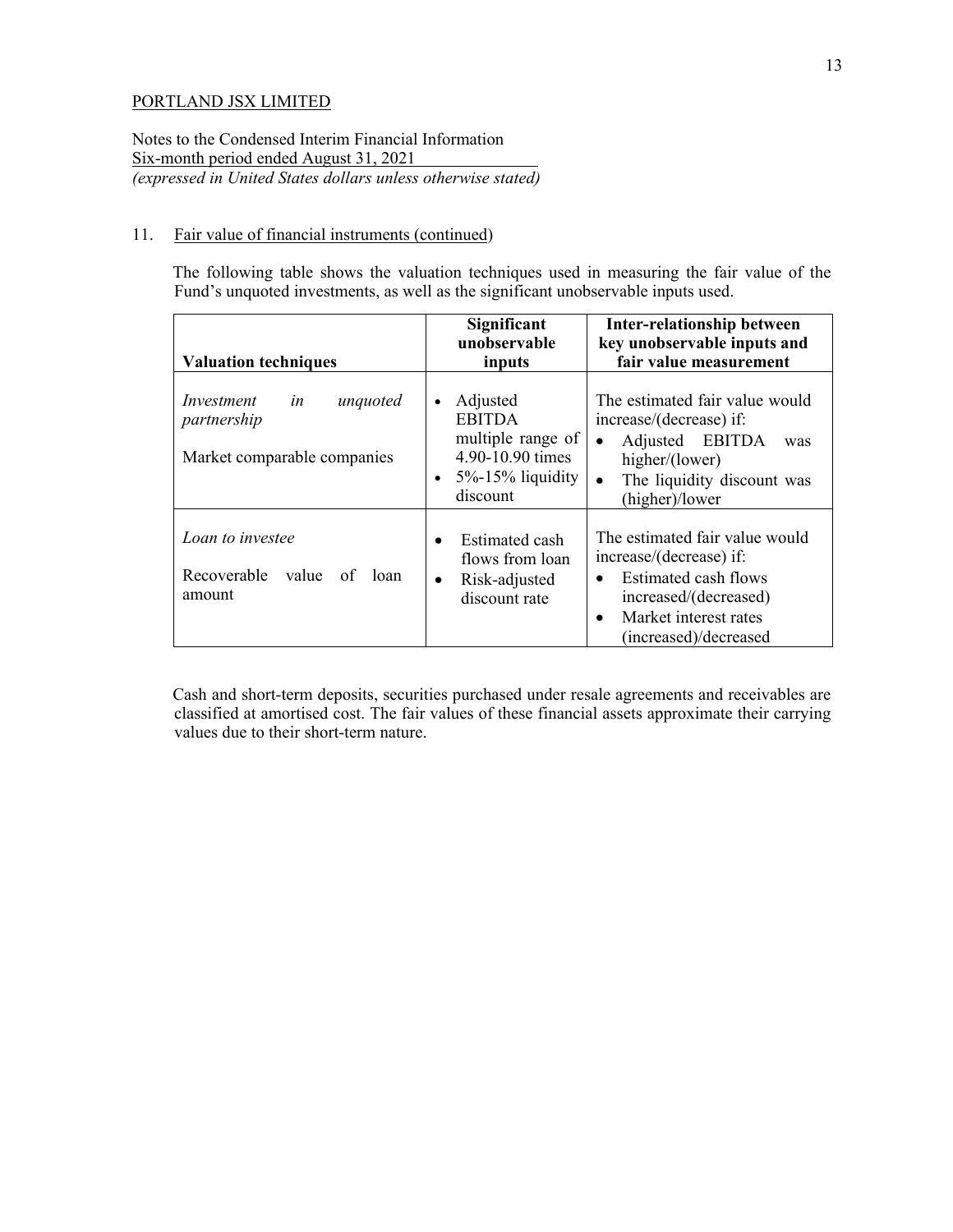

### **LIST OF SHAREHOLDINGS OF DIRECTORS AND SENIOR MANAGEMENT AND THEIR CONNECTED PERSONS**

#### **AS AT AUGUST 31, 2021**

| <b>DIRECTOR</b>            | <b>SHAREHOLDINGS</b> | <b>CONNECTED PERSONS</b>       |
|----------------------------|----------------------|--------------------------------|
| Douglas Hewson             | Nil                  | Portland Fund II GP, Inc.      |
|                            |                      | <b>Controlling Shareholder</b> |
|                            |                      | through Preferred Shares       |
| Patricia R. Francis        | Nil                  |                                |
| N. Patrick McDonald        | Nil                  |                                |
| Jonathan Murphy            | Nil                  |                                |
| <b>SENIOR MANAGEMENT</b>   | <b>SHAREHOLDINGS</b> | <b>CONNECTED PERSONS</b>       |
| Portland Private Equity II | Nil                  | Douglas Hewson                 |
| Limited                    |                      |                                |
| MCSI Inc.                  | Nil                  |                                |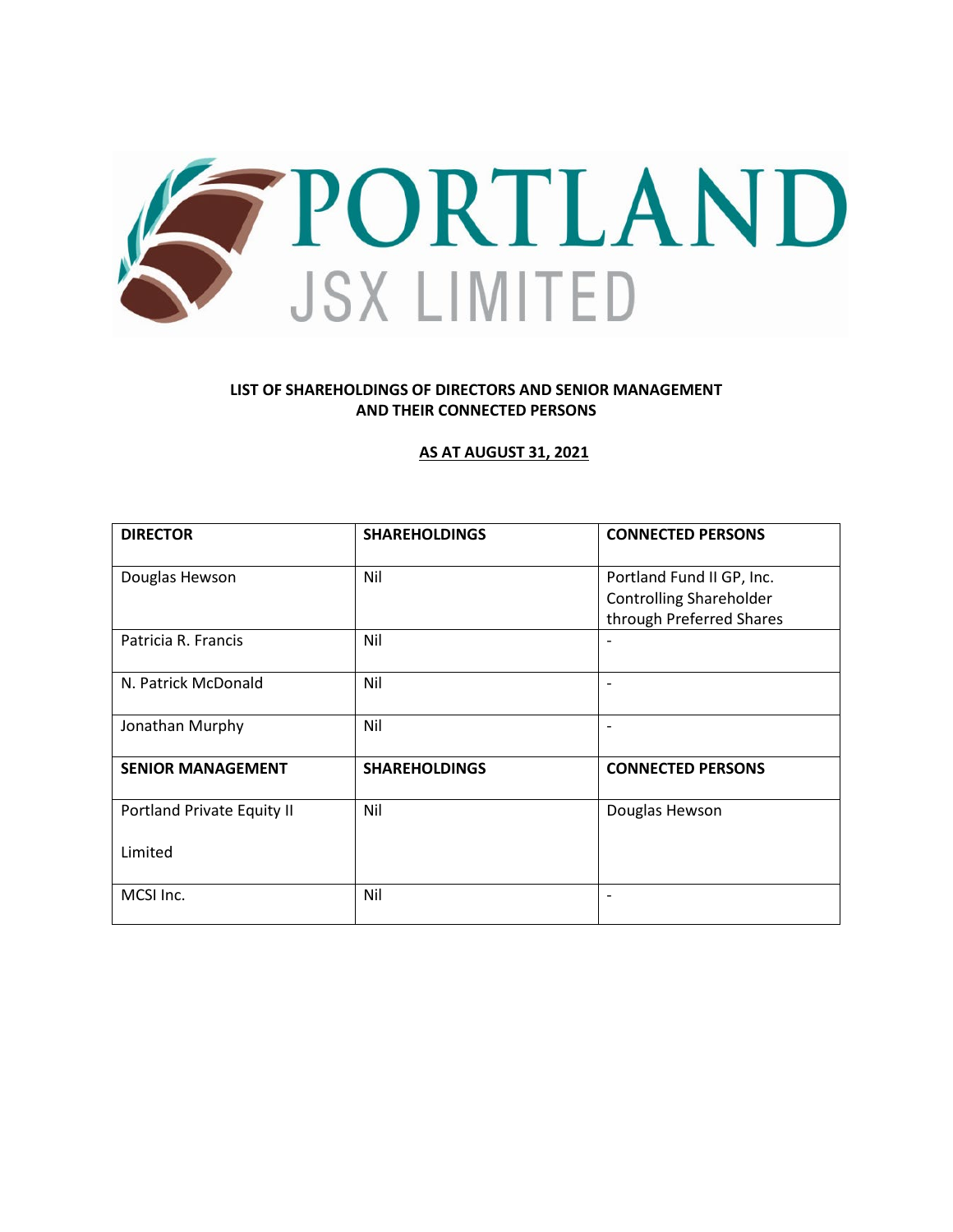

#### **Jamaica Central Securities Depository Limited Registrar Services Unit P.O. BOX 1084, 40 Harbour Street, Kingston, Jamaica Tel: (876) 967-3271-4 Fax: (876) 948-6653**

Page:  $1/2$ Date: 31-Aug-2021 Time: 04:05 PM

#### **Top 10 shareholdings for PORTLAND JSX LTD ORDINARY SHARES**

**As at**

**August 31, 2021**

|              | Primary Account Holder                                   | Joint Holder(s):                                                        | Volume       | Percentage |
|--------------|----------------------------------------------------------|-------------------------------------------------------------------------|--------------|------------|
| $\mathbf{1}$ |                                                          | GRACEKENNEDY PENSION FUND CUSTODIAN LTD FOR GRACEKENNEDY PENSION SCHEME |              |            |
|              |                                                          |                                                                         | 40,000,000   | 12.9045%   |
|              |                                                          | Client total ownership                                                  | 40,000,000   | 12.9045%   |
| 2            | PAM - POOLED EQUITY FUND                                 |                                                                         |              |            |
|              |                                                          |                                                                         | 24,961,500   | 8.0529%    |
|              |                                                          | Client total ownership                                                  | 24,961,500   | 8.0529%    |
| 3            | PETER 2 COMPANY LIMITED PENSION PLAN                     |                                                                         |              |            |
|              |                                                          |                                                                         | 23,727,000   | 7.6547%    |
|              |                                                          | Client total ownership                                                  | 23,727,000   | 7.6547%    |
| 4            | ATL GROUP PENSION FUND TRUSTEES NOM LTD                  |                                                                         |              |            |
|              |                                                          |                                                                         | 23,600,000   | 7.6137%    |
|              |                                                          | Client total ownership                                                  | 23,600,000   | 7.6137%    |
| 5            | SJIML A/C 3119                                           |                                                                         |              |            |
|              |                                                          |                                                                         |              |            |
|              |                                                          |                                                                         | 20,000,000   | 6.4523%    |
|              |                                                          | Client total ownership                                                  | 20,000,000   | 6.4523%    |
| 6            | PRIME ASSET MANAGEMENT JPS EMPLOYEES SUPERANNUATION FUND |                                                                         |              |            |
|              |                                                          |                                                                         | 17,600,510   | 5.6782%    |
|              |                                                          | Client total ownership                                                  | 17,600,510   | 5.6782%    |
| 7            | GUARDIAN LIFE LIMITED - EQUITY FUND                      |                                                                         |              |            |
|              |                                                          |                                                                         | 1,590,900    | 0.5132%    |
|              |                                                          |                                                                         | 11, 454, 500 | 3.6954%    |
|              |                                                          |                                                                         | 1,000        | 0.0003%    |
|              |                                                          |                                                                         | 17,000       | 0.0055%    |
|              |                                                          | Client total ownership                                                  | 13,063,400   | 4.2144%    |
| 8            | GUARDIAN LIFE LTD- POOLED EQUITY FUND                    |                                                                         |              |            |
|              |                                                          |                                                                         | 1,136,300    | 0.3666%    |
|              |                                                          |                                                                         | 10,000       | 0.0032%    |
|              |                                                          |                                                                         | 11, 454, 500 | 3.6954%    |
|              |                                                          | Client total ownership                                                  | 12,600,800   | 4.0652%    |
| 9            | WELLJEN LIMITED                                          |                                                                         |              |            |
|              |                                                          |                                                                         | 11,500,000   | 3.7101%    |
|              |                                                          | Client total ownership                                                  | 11,500,000   | 3.7101%    |
|              | 10 VMWEALTH EQUITY FUND                                  |                                                                         |              |            |
|              |                                                          |                                                                         | 11,265,868   | 3.6345%    |
|              |                                                          | Client total ownership                                                  | 11,265,868   | 3.6345%    |